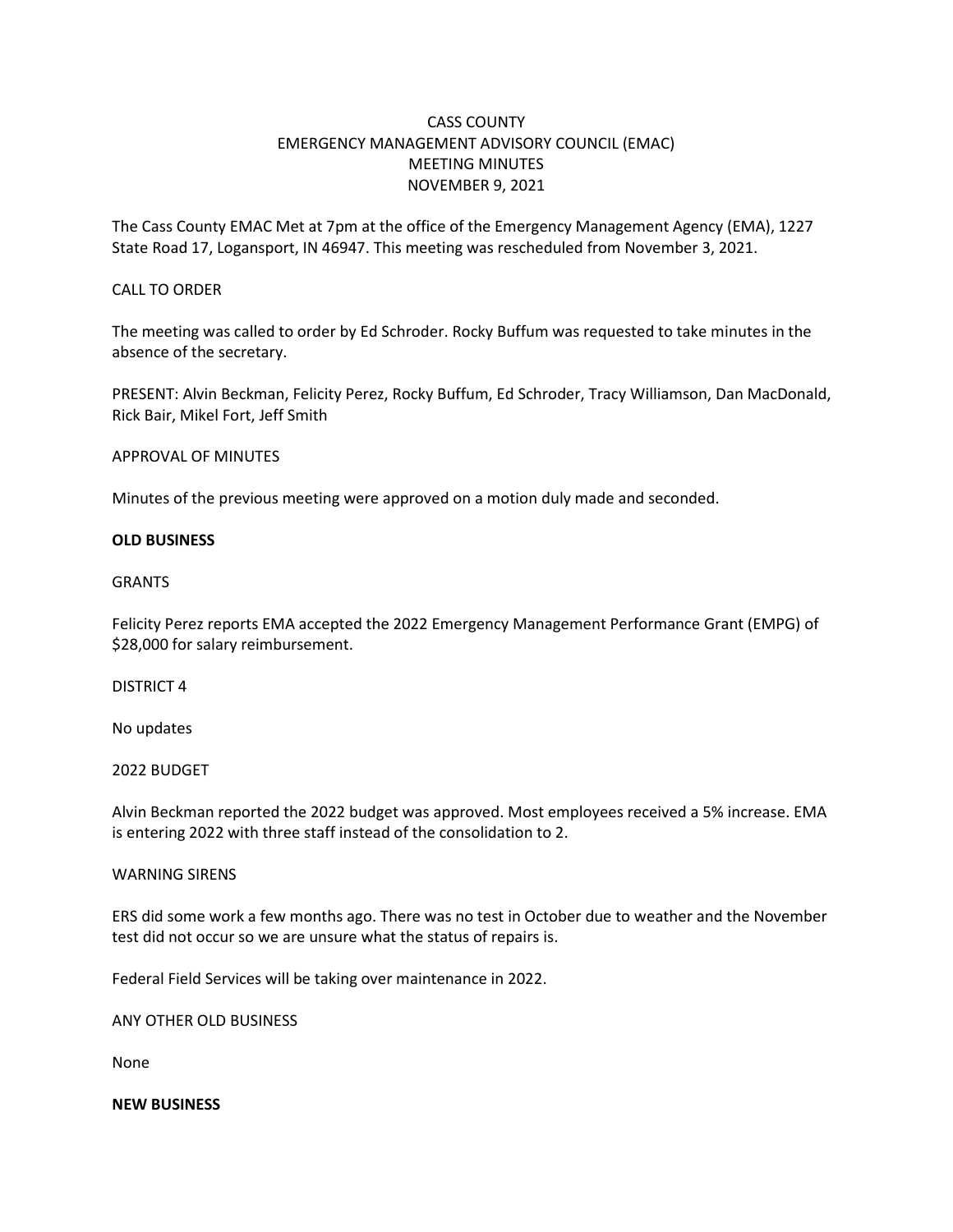# BOARD REAPPOINTMENTS

Once every six years all 17 positions on the EMAC come up for reappointment. This is one of those years. Alvin Beckman will be sending letters to appointing authorities indicating the need to make an appointment.

Rocky Buffum highlighted our struggles for a quorum and asked if the Commissioners might consider revising the county emergency management ordinance. If we follow the model emergency management ordinance from Indiana Department of Homeland Security (IDHS) we don't need 17 members. The EMAC has multiple members on the roster who did not attend a meeting during their term.

Ed Schroder asked Alvin Beckman to prepare an email for Commissioners and County Attorney to review.

#### 2022 MEETING DATES

Discussion was held on meeting dates for 2022. The newly formed Emergency Medical Services (EMS) Board has multiple members in common with the EMAC and the meeting conflicts.

Members reported after the first of the year the EMS Board will meet less frequently and it should be easier to offset meetings.

The December EMAC meeting will be moved to Tuesday, December 14<sup>th</sup> to avoid conflict with EMS Board.

2022 meetings will return to the first Wednesday of each month at 7pm.

#### ACTIVITY/RESPONSE REPORT

On October 22 there was a Waste Management Truck fire with diesel leak.

Rocky Buffum provided a report on the response to the Anderson's Anhydrous Ammonia Release in Walton on November 5.

Royal Center had an incident of material left in a recycling bin.

Tyson Foods provided notification to the LEPC of an Anhydrous Ammonia release that occurred on their property and was handled internally.

# UPCOMING MEETINGS/TRAININGS/EXERCISES

The Emergency Management Alliance of Indiana and Indiana Emergency Response Commission Conferences were attended by Tiffany. She also attended the recent damage assessment training in Fountain County.

#### ANY OTHER NEW BUSINESS